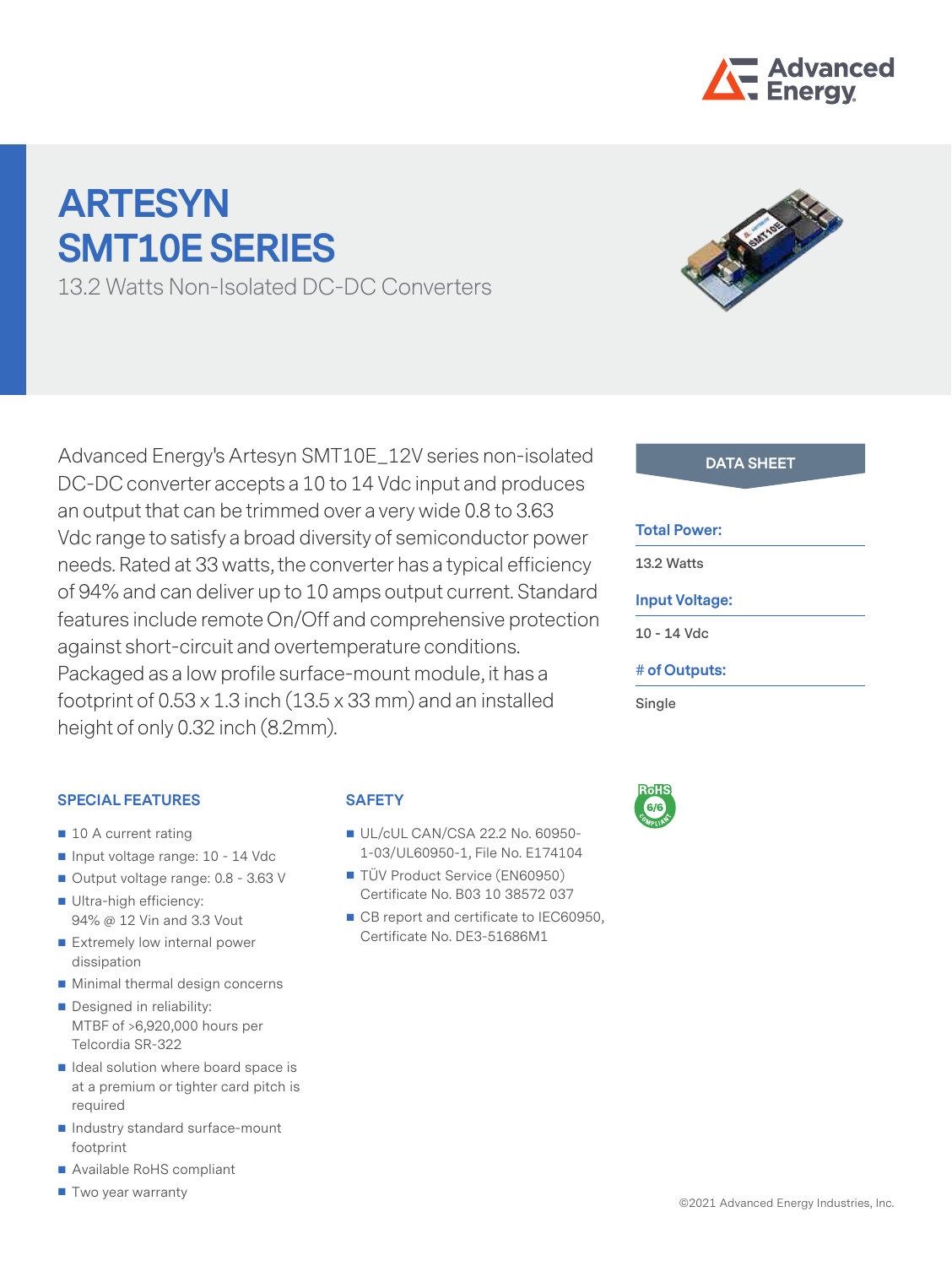#### **SMT10E SERIES**

#### **ELECTRICAL SPECIFICATIONS**

| Input                           |                |                                                          |  |  |
|---------------------------------|----------------|----------------------------------------------------------|--|--|
| Input voltage range             |                | 10 - 14 Vdc                                              |  |  |
| Input current                   | No load (max.) | 100 mA                                                   |  |  |
| Input current (max.)            |                | 3 A max. @ Io max. and Vout = 3.63 V                     |  |  |
| Input reflected ripple          |                | 100 mA rms                                               |  |  |
| Remote ON/OFF                   |                | See Note 1                                               |  |  |
| Start-up time                   |                | $20$ ms                                                  |  |  |
| Output                          |                |                                                          |  |  |
| Voltage adjustability           |                | $0.8 - 3.63$ Vdc                                         |  |  |
| Setpoint accuracy               |                | ±0.4%                                                    |  |  |
| Line regulation                 |                | ±0.2%                                                    |  |  |
| Load regulation                 |                | ±1.0%                                                    |  |  |
| Total error band                |                | ±3.0% typical                                            |  |  |
| Minimum load                    |                | 0A                                                       |  |  |
| Overshoot/undershoot            |                | None                                                     |  |  |
| Ripple and noise<br>5 to 20 MHz |                | 60 mV pk=pk<br>25 mV rms max.                            |  |  |
| Temperature co-efficient        |                | ±0.01%/ °C                                               |  |  |
| Transient response              |                | 100 mV max, deviation<br>100 µs recovery to within ±1.0% |  |  |
| Remote sense                    |                | 10% Vo compensation                                      |  |  |

Note: All specifications are typical at nominal input, full load at 25 °C unless otherwise stated.

## **GENERAL SPECIFICATIONS**

| Efficiency              |                       | 94%                                                              |
|-------------------------|-----------------------|------------------------------------------------------------------|
| Insulation voltage      |                       | Non-isolated                                                     |
| Switching frequency     | Fixed                 | 320 kHz typical                                                  |
| Approvals and standards |                       | EN60950<br>UL/cUL60950                                           |
| Material flammability   |                       | <b>UL94V-0</b>                                                   |
| <b>Dimensions</b>       | $L \times W \times H$ | 33.02 x 13.46 x 8.21 mm<br>$1.3 \times 0.53 \times 0.323$ inches |
| Weight                  |                       | 6.3 $g(0.22 oz)$                                                 |
| <b>MTBF</b>             | Telcordia SR-332      | 6,920,000 hours                                                  |

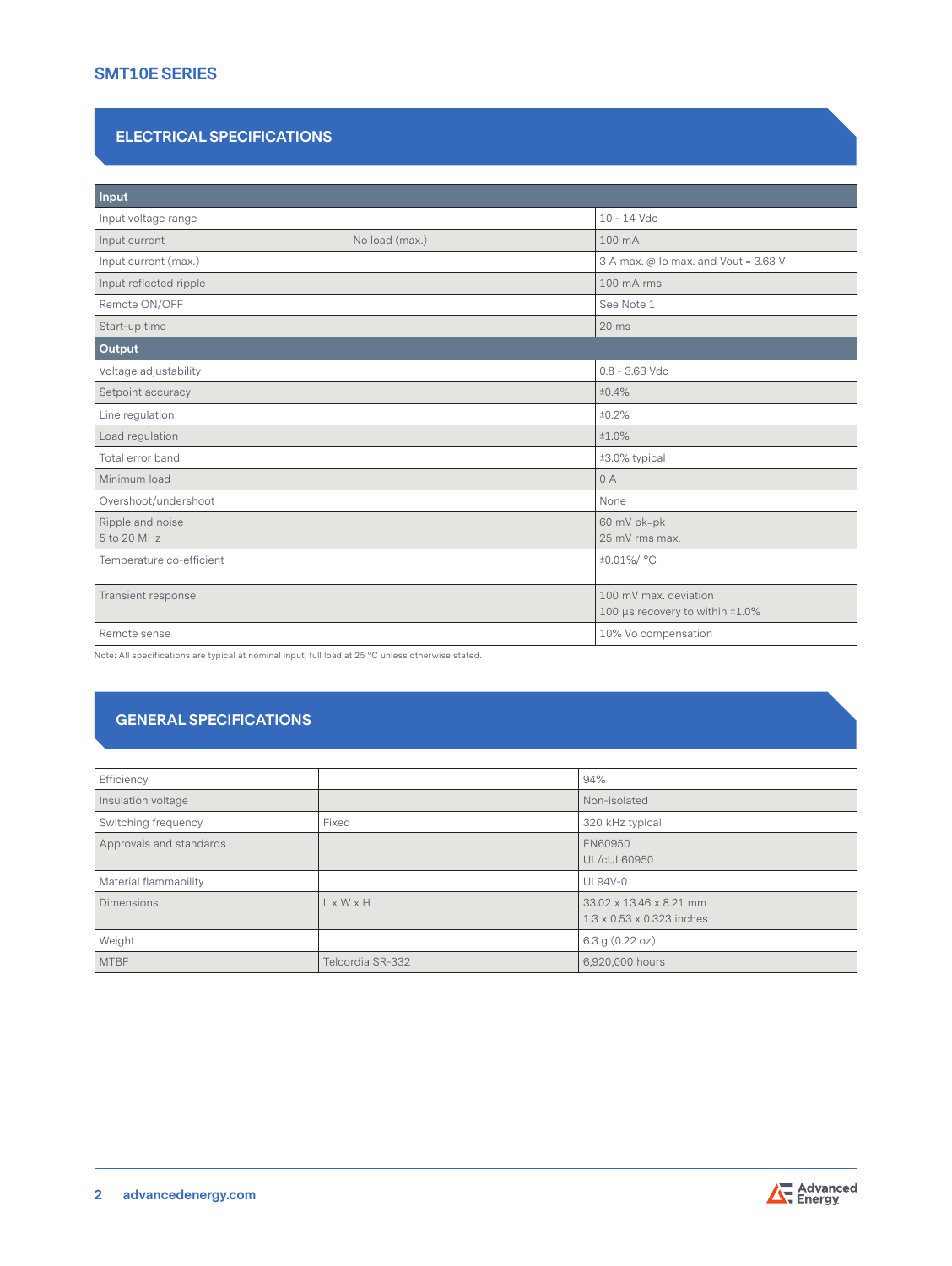## **SMT10E SERIES**

#### **ENVIRONMENTAL SPECIFICATIONS**

| Thermal performance | $-40\,^{\circ}\mathrm{C}$ to $+85\,^{\circ}\mathrm{C}$<br>Operating ambient temperature |  |  |  |
|---------------------|-----------------------------------------------------------------------------------------|--|--|--|
| See Note 2          | $-40 °C$ to $+125 °C$<br>Non-operating temperature                                      |  |  |  |
| Protection          |                                                                                         |  |  |  |
| Short-circuit       | Continuous                                                                              |  |  |  |
| Thermal             | Automatic recovery                                                                      |  |  |  |

#### **EMC CHARACTERISTICS**

| Electrostatic discharge | EN61000-4-2, IEC801-2 |  |  |
|-------------------------|-----------------------|--|--|
| Conducted immunity      | LEN61000-4-6          |  |  |
| Radiated immunity       | EN61000-4-3           |  |  |

#### **ORDERING INFORMATION**

| <b>Model</b>    | Output.      | Input       | Output           |        | <b>Efficiency</b><br>Output Current Output Current |           | Regulation  |       |
|-----------------|--------------|-------------|------------------|--------|----------------------------------------------------|-----------|-------------|-------|
| Number $(3, 4)$ | Power (Max.) | Voltage     | Voltage          | (Min.) | (Max)                                              | (Typical) | <b>Line</b> | Load  |
| SMT10E-12W3V3-J | 33 W         | 10 - 14 Vdc | $0.8 - 3.63$ Vdc | 0 A    | 10 A                                               | 94%       | ±0.2%       | ±1.0% |

## **PART NUMBER SYSTEM WITH OPTIONS**

| <b>Product Family</b>    | <b>Rated Output</b><br>Current | Performance                   | Input Voltage      | Type of Output | Output Voltage    | <b>Packaging Options</b>                                                                                                                   |
|--------------------------|--------------------------------|-------------------------------|--------------------|----------------|-------------------|--------------------------------------------------------------------------------------------------------------------------------------------|
| <b>SMT</b>               | 10                             | E                             | 12                 | W              | 3V <sub>3</sub>   | $\sim$<br>J                                                                                                                                |
| $SMT = Surface$<br>Mount | $10 = 10$ Amp                  | $E =$ Enhanced<br>Performance | $12 = 10 - 14$ Vdc | $W = Wide$     | $0.08 - 3.63$ Vdc | $No ' - T'$ suffix =<br>Pb-free RoHS 6/6<br>compliant parts in<br>trays<br>$-TJ = Pb-free RoHS$<br>6/6 compliant parts<br>in tape and reel |

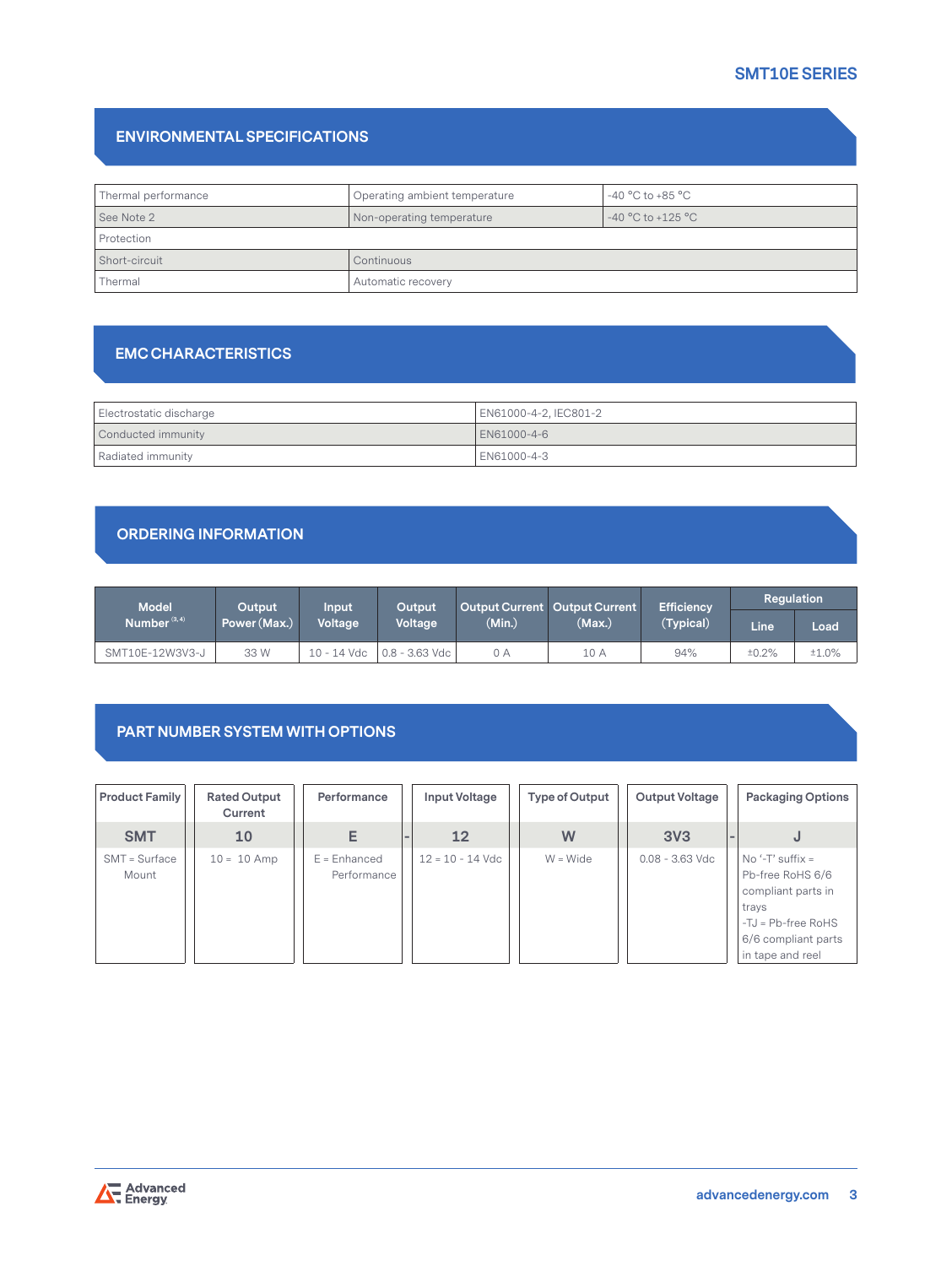#### **SMT10E SERIES**

#### **OUTPUT VOLTAGE ADJUSTMENT**

The ultra-wide output voltage trim range offers major advantages to users who select the SMT10E-12W3V3J. It is no longer necessary to purchase a variety of modules in order to cover different output voltages. The output voltage can be trimmed in a range of 0.8 Vdc to 3.63 Vdc. When the SMT10E-12W3V3J converter leaves the factory the output has been adjusted to the default voltage of 0.8 V.

#### Notes:

1. The SMT10E features a 'Positive Logic' Remote ON/OFF operation. If not using the Remote ON/OFF pin, leave the pin open (the converter will be on). The Remote ON/OFF pin is referenced to ground. **Configuration Converter Operation**

| Configuration                            | Converter   |
|------------------------------------------|-------------|
| Remote pin open circuit                  | Unit is ON  |
| Remote pin pulled low [Von/off < 0.8 V]  | Unit is OFF |
| Remote pin pulled high [Von/off > 1.2 V] | Unit is ON  |

A 'Negative Logic' Remote ON/OFF version is also possible with this converter. To order please place the suffix '-R' at the end of the model number, e.g. SMT10E-12W3V3-RJ. 2. Full derating curves available in both the Longform (Technical Reference) and Application Note.

3. NOTICE: Some models do not support all options. Please contact your local Artesyn Embedded Power representative or use the on-line model number search tool at http://www.artesyn.com to find a suitable alternative.

#### **MECHANICAL DRAWINGS**



| <b>Pin Assignments</b> |                   |  |
|------------------------|-------------------|--|
| Pin                    | Function          |  |
|                        | Remote ON/OFF     |  |
| $\overline{2}$         | Remote Sense +*   |  |
| 3                      | Trim <sup>*</sup> |  |
|                        | $+$ Vout          |  |
| 5                      | Ground            |  |
| 6                      | $+V$ in           |  |

\*The sense function and the trim function are customer specified options. Please consult factory for details.